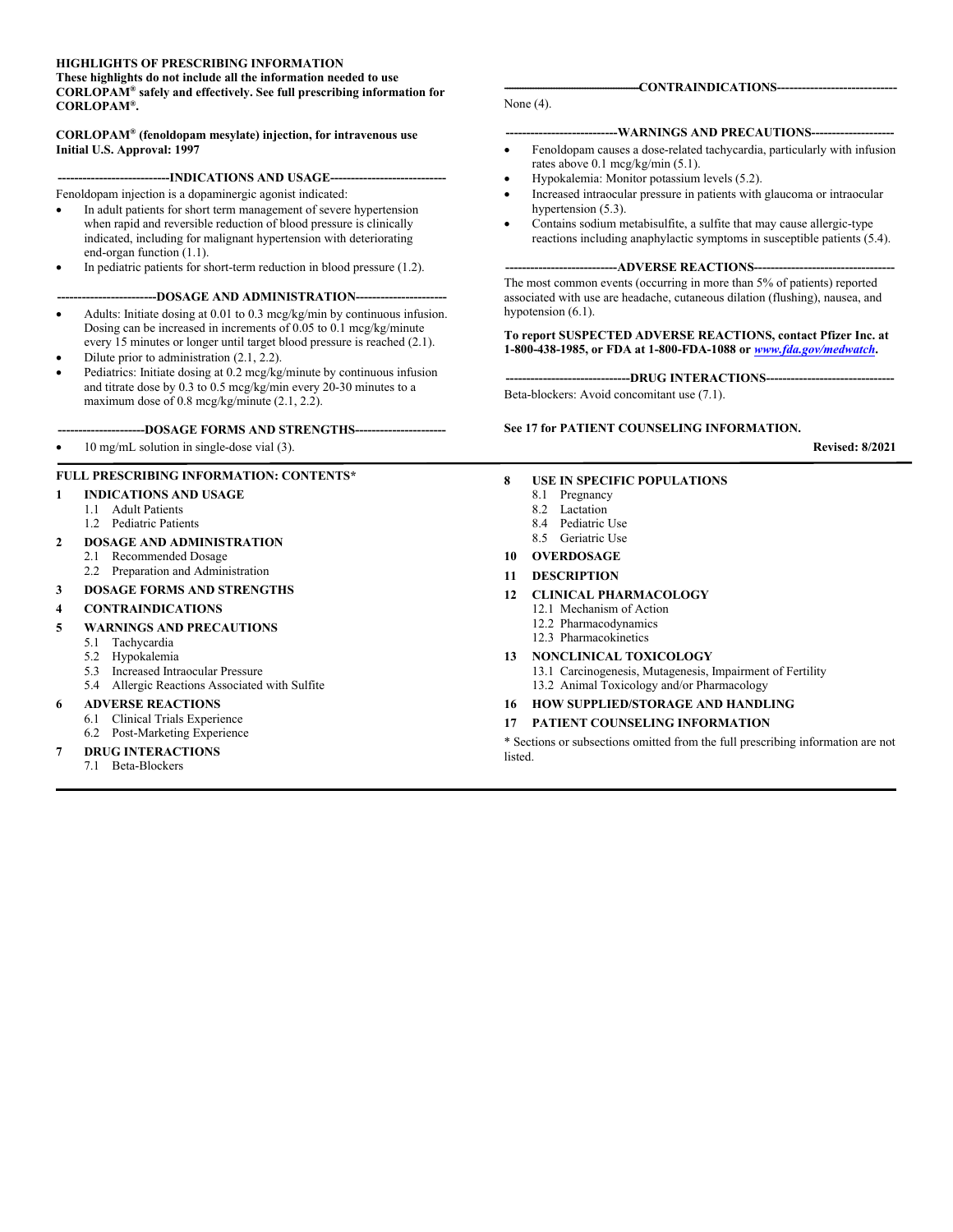## **FULL PRESCRIBING INFORMATION**

## **1 INDICATIONS AND USAGE**

### **1.1 Adult Patients**

Fenoldopam is indicated for in-hospital, short-term (up to 48 hours) management of severe hypertension when rapid, but quickly reversible, emergency reduction of blood pressure is clinically indicated, including malignant hypertension with deteriorating end-organ function. Transition to oral therapy with another agent can begin at any time after blood pressure is stable during fenoldopam infusion.

### **1.2 Pediatric Patients**

Fenoldopam is indicated for in-hospital, short-term (up to 4 hours) reduction in blood pressure *[see Clinical Pharmacology (12.2)]*.

### **2 DOSAGE AND ADMINISTRATION**

### **2.1 Recommended Dosage**

### **Adult Patients**

Initiate dosing at 0.01 to 0.3 mcg/kg/min as a continuous intravenous infusion. Dosing may be increased in increments of 0.05 to 0.1 mcg/kg/minute every 15 minutes or longer, until target blood pressure is reached *[see Clinical Pharmacology (12.2)]*; the maximal infusion rate reported in clinical studies was 1.6 mcg/kg/minute. Doses lower than 0.1 mcg/kg/min and slow up-titration have been associated with less reflex tachycardia. Maintenance infusions may be continued for up to 48 hours.

Oral antihypertensive agents can be added during fenoldopam infusion or after discontinuation.

### **Pediatric Patients**

Initiate dosing at 0.2 mcg/kg/minute and titrate dose by 0.3 to 0.5 mcg/kg/min every 20-30 minutes to a maximum dose of 0.8 mcg/kg/minute. Higher doses generally produced no further decreases in Mean Arterial Pressure (MAP) but did worsen tachycardia.

### **2.2 Preparation and Administration**

Dilute contents of vials with 0.9% Sodium Chloride Injection or 5% Dextrose in Water before infusion. Each vial is for single use only. Discard diluted solution if not being administered to a patient after 4 hours at room temperature or 24 hours at refrigerated temperature. Inspect parenteral drug products for particulate matter and discoloration prior to administration, whenever solution and container permit. If particulate matter or cloudiness is observed, discard the drug.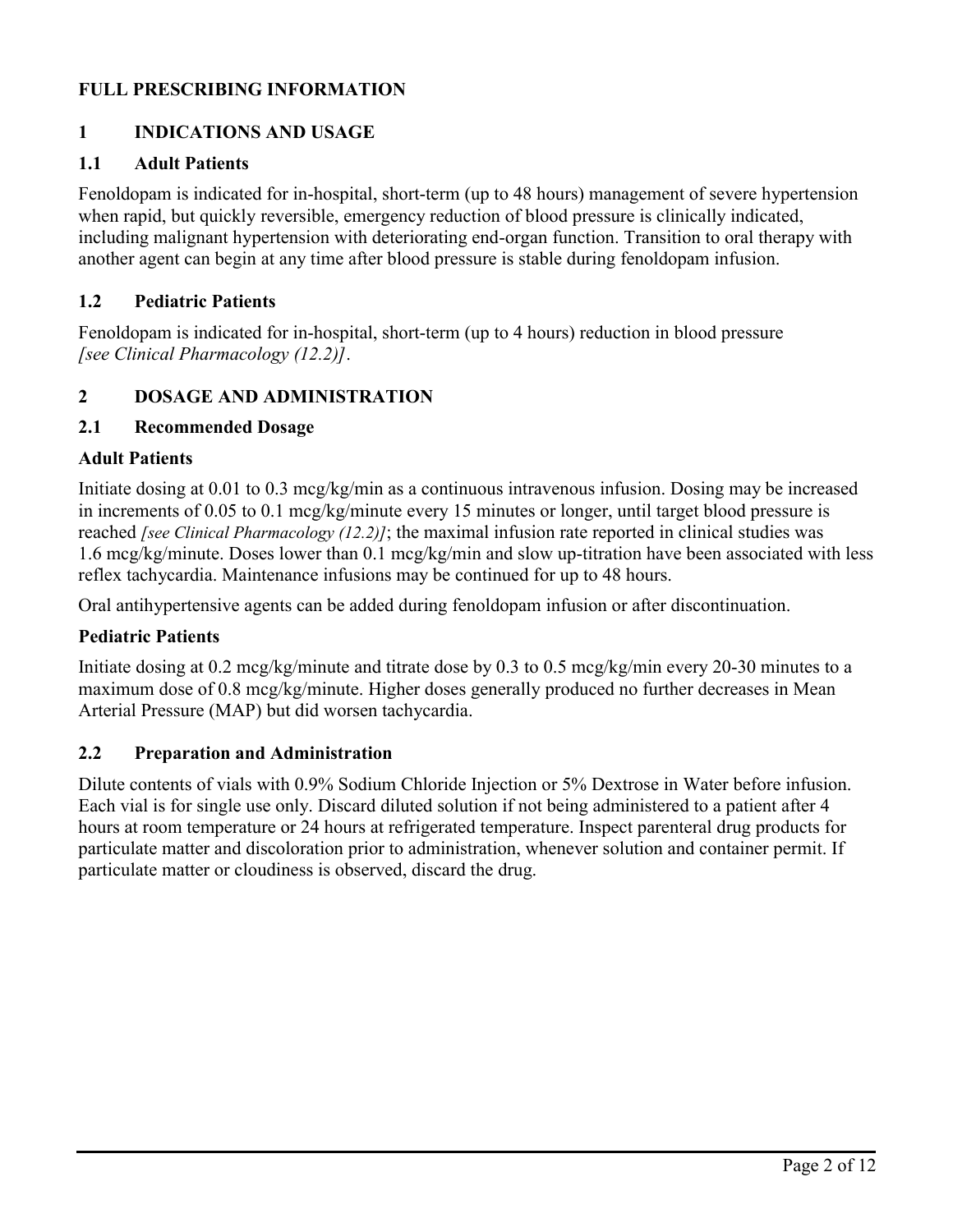| <b>Table 1. Dilution Instructions for Adults</b> |                 |                            |  |
|--------------------------------------------------|-----------------|----------------------------|--|
| mL of Concentrate (mg of drug)                   | <b>Added to</b> | <b>Final Concentration</b> |  |
| 4 mL (40 mg)                                     | $1000$ mL       | $40 \text{~mg/mL}$         |  |
| 2 mL (20 mg)                                     | $500$ mL        | $40 \text{~mg/mL}$         |  |
| $mL(10$ mg)                                      | $250$ mL        | $40 \text{~mg/mL}$         |  |

| <b>Table 2. Dilution Instructions for Pediatric Patients</b> |                  |                            |  |
|--------------------------------------------------------------|------------------|----------------------------|--|
| mL of Concentrate (mg of drug)                               | <b>Added to</b>  | <b>Final Concentration</b> |  |
| 3 mL (30 mg)                                                 | $500$ mL         | $60 \text{~mg/mL}$         |  |
| $1.5$ mL $(15 \text{ mg})$                                   | $250$ mL         | $60 \text{~mg/mL}$         |  |
| $0.6$ mL $(6$ mg)                                            | $100 \text{ mL}$ | $60 \text{~mg/mL}$         |  |

Rates of infusion in mL/hour for fenoldopam may be calculated using the following formula:

# **Infusion Rate (mL/h) = [Dose (mcg/kg/min) x Weight (kg) x 60 min/h] Concentration (mcg/mL)**

Example calculations for infusion rates are as follows:

**Example 1:** for a 60 kg patient at an initial dose of 0.01 mcg/kg/min using a 40 mcg/mL concentration, the infusion rate would be as follows:

## **Infusion Rate (mL/h)** =  $[0.01 \text{ (mcg/kg/min)} \times 60 \text{ (kg)} \times 60 \text{ (min/h)}] = 0.9 \text{ (mL/h)}$ **40 (mcg/mL)**

**Example 2:** for a 10 kg patient at a dose of 0.2 mcg/kg/min using a 60 mcg/mL concentration, the infusion rate would be as follows:

## **Infusion Rate (mL/h)** =  $[0.2 \text{ (mcg/kg/min)} \times 10 \text{ (kg)} \times 60 \text{ (min/h)} = 2.0 \text{ (mL/h)}$ **60 (mcg/mL)**

## **3 DOSAGE FORMS AND STRENGTHS**

10 mg/mL solution in single-dose vial

## **4 CONTRAINDICATIONS**

None.

# **5 WARNINGS AND PRECAUTIONS**

### **5.1 Tachycardia**

Fenoldopam causes a dose-related tachycardia, particularly with infusion rates above 0.1 mcg/kg/min in adults and >0.8 mcg/kg/min in pediatric patients. Tachycardia in adults may diminish with continued therapy at doses of fenoldopam of  $\leq 0.1$  mcg/kg/min.

## **5.2 Hypokalemia**

Hypokalemia has been observed after less than 6 hours of fenoldopam infusion. Hypokalemia reflects a pressure natriuresis with enhanced potassium-sodium exchange or a direct drug effect. Monitor serum potassium levels.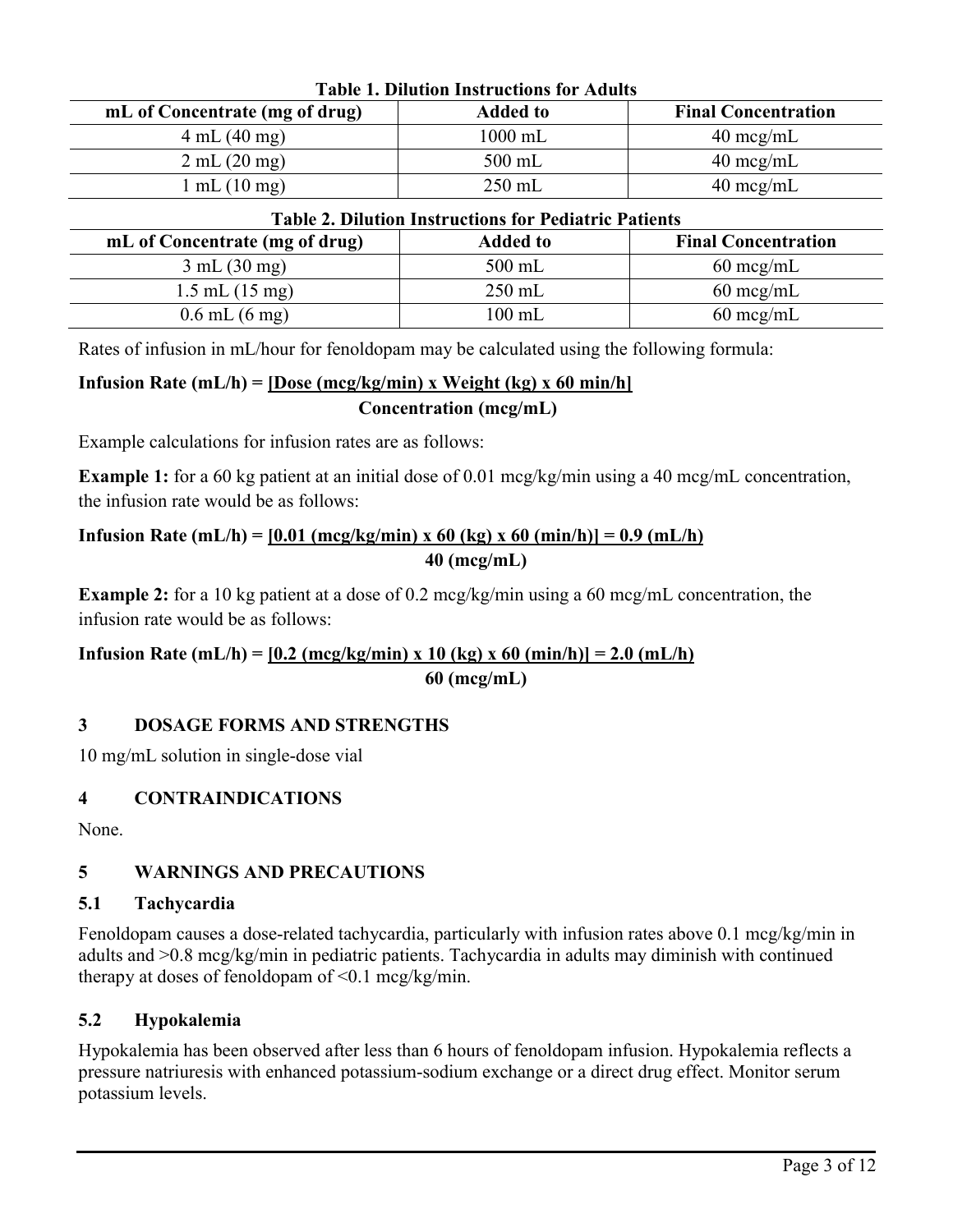## **5.3 Increased Intraocular Pressure**

In a clinical study of 12 patients with open-angle glaucoma or ocular hypertension (mean baseline intraocular pressure was 29.2 mm Hg with a range of 22 to 33 mm Hg), infusion of fenoldopam at escalating doses ranging from 0.05 to 0.5 mcg/kg/min over a 3.5 hour period caused a dose-dependent increase in intraocular pressure (IOP). At the peak effect, the intraocular pressure was raised by a mean of 6.5 mm Hg (range -2 to +8.5 mm Hg, corrected for placebo effect). Upon discontinuation of the fenoldopam infusion, the IOP returned to baseline values within 2 hours.

## **5.4 Allergic Reactions Associated with Sulfite**

Contains sodium metabisulfite, a sulfite that may cause allergic-type reactions including anaphylactic symptoms and life-threatening or less severe asthmatic episodes in certain susceptible people. The overall prevalence of sulfite sensitivity in the general population is unknown and probably low. Sulfite sensitivity is seen more frequently in asthmatic than in non-asthmatic people.

## **6 ADVERSE REACTIONS**

### **6.1 Clinical Trials Experience**

Because clinical trials are conducted under widely varying conditions, adverse reaction rates observed in the clinical trials of a drug cannot be directly compared to rates in the clinical trials of another drug and may not reflect the rates observed in practice.

The most common reactions associated with fenoldopam use are headache, cutaneous dilation (flushing), nausea, and hypotension, each reported in more than 5% of patients.

Adverse reactions occurring more than once in any dosing group (once if potentially important or plausibly drug-related) in the fixed-dose constant-infusion studies are presented in Table 3. There was no clear dose relationship, except possibly for headache, nausea, flushing.

| Event                              | $\overline{ }$<br>Placebo<br>$(n = 7)$ | Fenoldopam<br>$(n = 125)$ |
|------------------------------------|----------------------------------------|---------------------------|
|                                    | n(%)                                   | n(%)                      |
| Headache                           | 1(14%)                                 | 30(24%)                   |
| Nausea                             | 0                                      | 15(12%)                   |
| Vomiting                           | 0                                      | 7(6%)                     |
| Injection site reaction            | 0                                      | 9(7%)                     |
| Electrocardiogram T wave inversion | 0                                      | 7(6%)                     |

#### **Table 3. Adverse reactions in fixed-dose studies occurring in > 5% of subjects on fenoldopam**

The following additional adverse reactions were observed more frequently in patients treated with fenoldopam

### **Incidence 0.5% to 5%**

*Metabolism and Nutrition Disorders* — Hypokalemia

*Psychiatric Disorders* — Nervousness/Anxiety, insomnia

*Nervous System Disorders* — Dizziness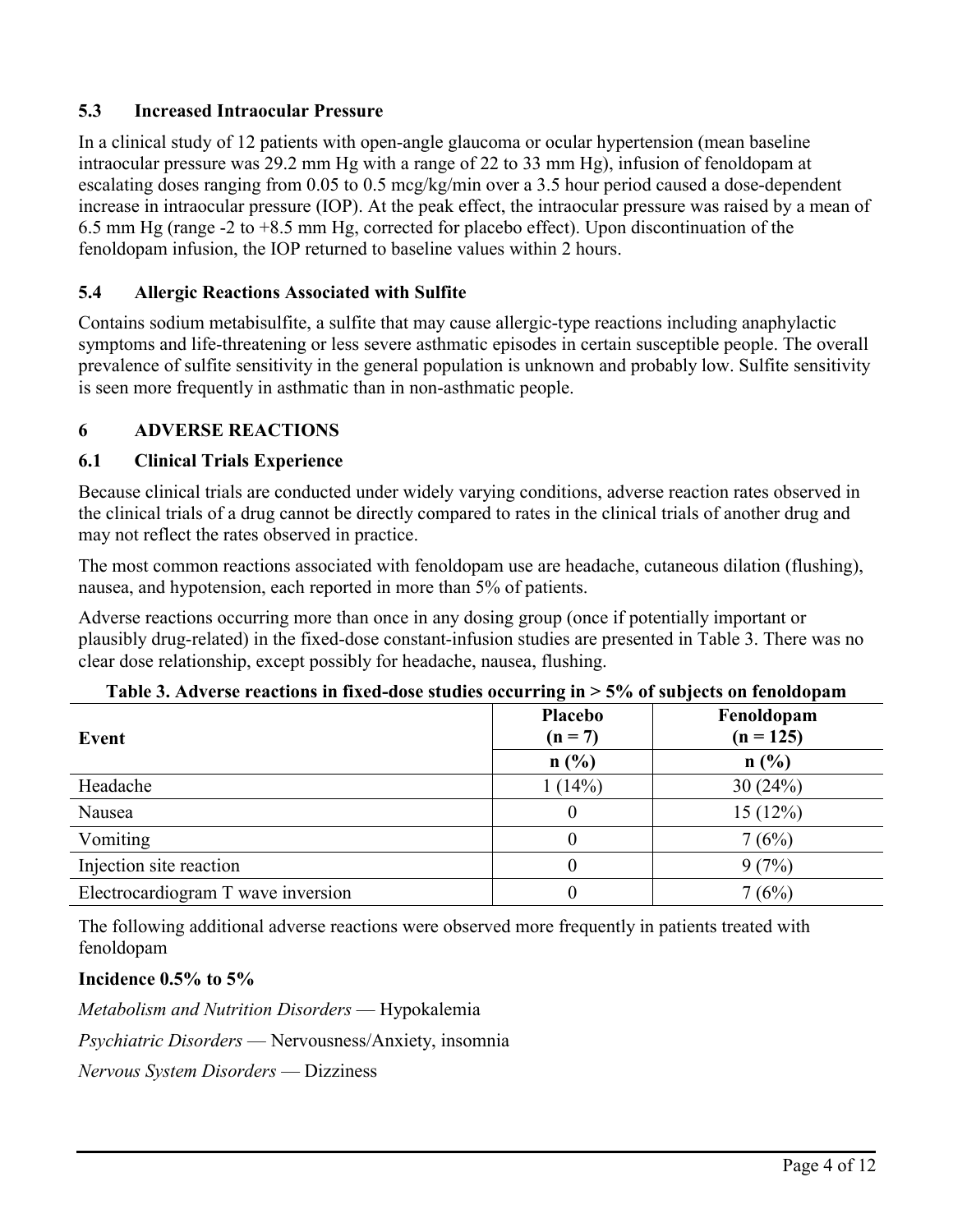*Cardiac Disorders* — Extrasystoles, palpitations, cardiac failure, ischemic heart disease, myocardial infarction, angina pectoris, tachycardia

*Gastrointestinal Disorders* — Abdominal pain

*Skin and Subcutaneous Tissue Disorders* — Hyperhidrosis

*Musculoskeletal and Connective Tissue Disorders* —Muscle spasms

*Renal and Urinary Disorders* — Oliguria

*General Disorders and Administration Site Conditions* —Chest pain, pyrexia

*Investigations* — Blood urea increased, blood creatinine increased, blood glucose increased, transaminases increased, blood lactate dehydrogenase increased

# **6.2 Post-Marketing Experience**

The following adverse reactions have been identified during post approval use of CORLOPAM. Because these reactions are reported voluntarily from a population of uncertain size, it is not always possible to reliably estimate their frequency or establish a causal relationship to drug exposure. Voluntary reports of adverse reactions temporally associated with CORLOPAM that have been received since market introduction include the following:

*Cardiac Disorders* — Cardiogenic shock *Vascular Disorders* — Hypotension *Gastrointestinal Disorders* — Abdominal distension *Investigations* — Electrocardiogram ST segment depression, oxygen saturation decreased

## **7 DRUG INTERACTIONS**

## **7.1 Beta-Blockers**

Avoid concomitant use of fenoldopam with beta-blockers. If the drugs are used together, blood pressure should be monitored frequently because hypotension could result from beta-blocker inhibition of the sympathetic reflex response to fenoldopam.

# **8 USE IN SPECIFIC POPULATIONS**

# **8.1 Pregnancy**

## Risk Summary

There are insufficient data regarding CORLOPAM use in pregnancy to evaluate for a drug-associated risk of major birth defects, miscarriage or adverse maternal or fetal outcomes.

In animal studies, there was no evidence of teratogenicity or fetotoxicity when fenoldopam was orally administered to rats and rabbits during organogenesis *(see Data)*. There are adverse effects on maternal and fetal outcomes associated with severe hypertension *(see Clinical Considerations)*.

The estimated background risk for major birth defects and miscarriage for the indicated population is unknown. In the U.S. general population, the estimated background risk of major birth defects and miscarriage in the clinically recognized pregnancies is 2 to 4% and 15 to 20%, respectively.

Clinical Considerations

*Disease-associated maternal and/or embryo/fetal risk*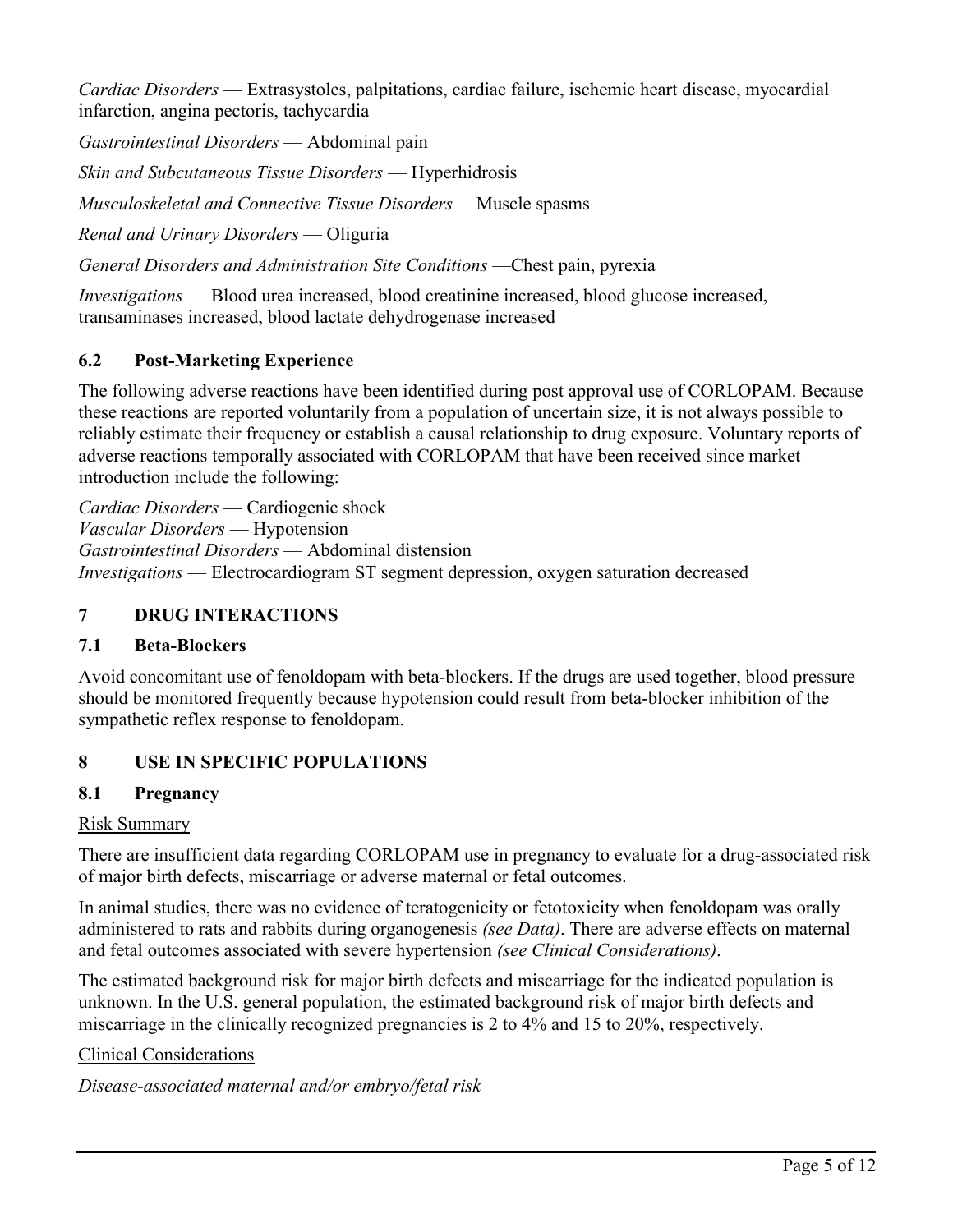Severe hypertension can result in maternal stroke, pulmonary edema, myocardial ischemia or death of the mother or fetus.

# Data

## *Animal Data*

Oral reproduction studies have been performed in rats and rabbits at doses of 12.5 to 200 mg/kg/day and 6.25 to 25 mg/kg/day, respectively, administered during the period of organogenesis. Studies have revealed maternal toxicity at the highest doses tested but no evidence of harm to the fetus due to fenoldopam.

# **8.2 Lactation**

# Risk Summary

There are no data on the presence of fenoldopam in human milk, the effects on the breastfed child, or the effects on milk production. Fenoldopam is present in rat milk. When a drug is present in animal milk, it is likely that the drug will be present in human milk.

Because of the potential for severe adverse reactions in the breastfed infant, advise women not to breastfeed during treatment with CORLOPAM.

# **8.4 Pediatric Use**

Safety and effectiveness of fenoldopam have been established in the age groups age < 1 month (at least 2 kg or full term) to 12 years old requiring blood pressure reduction *[see Clinical Pharmacology (12.2)]*. The adverse event profile in pediatric patients is similar to that seen in adults.

The pharmacokinetics of fenoldopam are independent of age when corrected for body weight.

The long-term effects of fenoldopam on growth and development have not been studied.

## **8.5 Geriatric Use**

Clinical studies of fenoldopam did not include sufficient numbers of subjects aged 65 and over to determine whether they respond differently from younger subjects. Other reported clinical experience has not identified differences in responses between the elderly and younger patients. In general, dose selection for an elderly patient should start at the low end of the dosing range, reflecting the greater frequency of decreased hepatic, renal, or cardiac function, and of concomitant disease or other drug therapy.

# **10 OVERDOSAGE**

The most likely reaction in a fenoldopam overdose would be excessive hypotension which should be treated with drug discontinuation and appropriate supportive measures.

## **11 DESCRIPTION**

CORLOPAM (Fenoldopam Mesylate Injection, USP) is a dopamine  $D_1$ -like receptor agonist. The product is formulated as a solution to be diluted for intravenous infusion. Chemically it is 6-chloro-2,3,4,5 tetrahydro-1-(4-hydroxyphenyl)-[1*H*]-3-benzazepine-7,8-diol methanesulfonate with the following structure: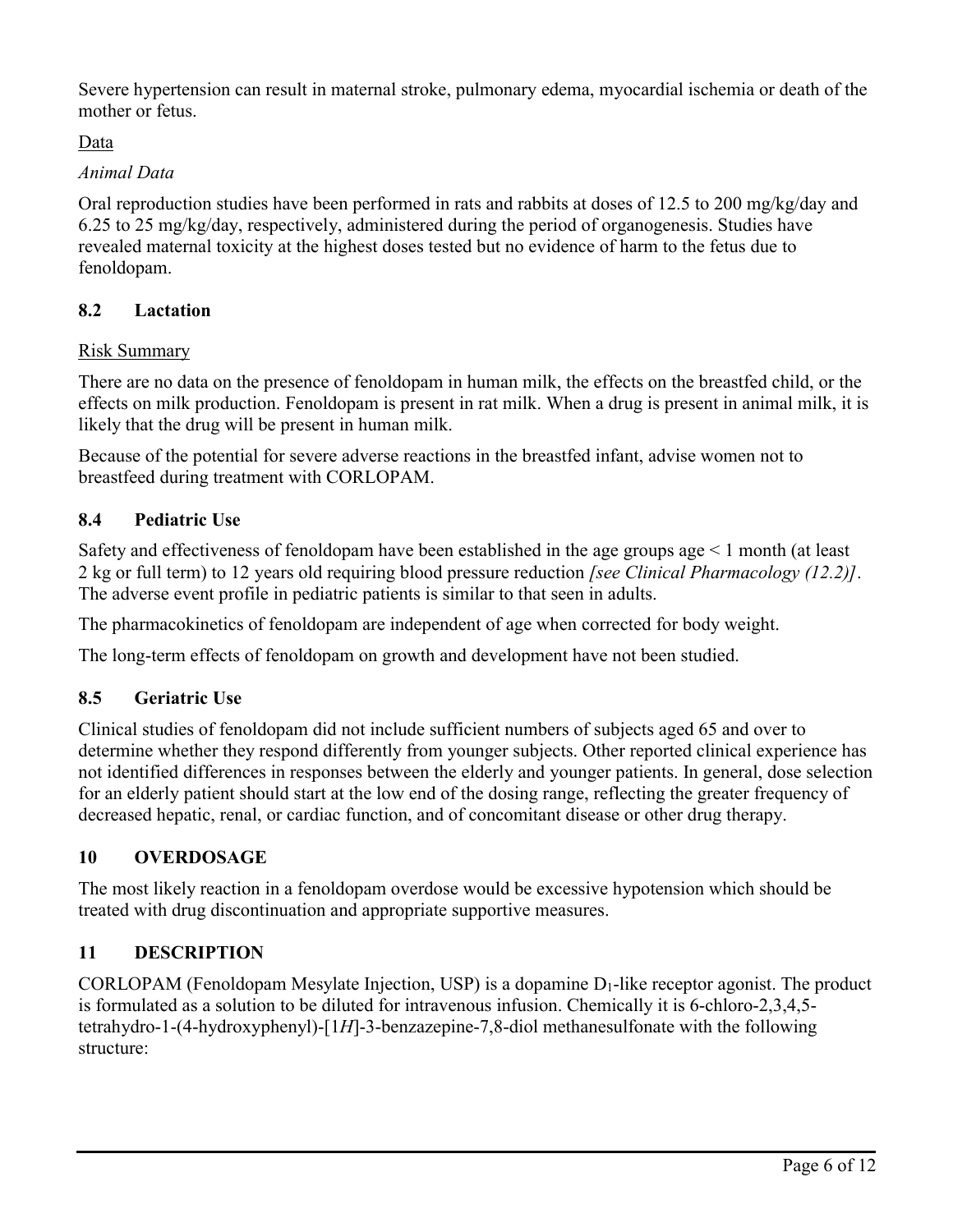

### **fenoldopam mesylate**

Fenoldopam mesylate is a white to off-white powder with a molecular weight of 401.87 and a molecular formula of  $C_{16}H_{16}CINO_3\bullet CH_3SO_3H$ . It is sparingly soluble in water, ethanol and methanol, and is soluble in propylene glycol.

Each 1 mL contains, in sterile aqueous solution, citric acid 3.44 mg; fenoldopam mesylate equivalent to fenoldopam 10 mg; propylene glycol 518 mg; sodium citrate dihydrate 0.61 mg; sodium metabisulfite 1 mg.

## **12 CLINICAL PHARMACOLOGY**

## **12.1 Mechanism of Action**

Fenoldopam is a rapid-acting vasodilator. It is an agonist for  $D_1$ -like dopamine receptors and binds with moderate affinity to  $\alpha_2$ -adrenoceptors. It has no significant affinity for  $D_2$ -like receptors,  $\alpha_1$  and  $β$ -adrenoceptors,  $5HT_1$  and  $5HT_2$  receptors, or muscarinic receptors. Fenoldopam is a racemic mixture with the R-isomer responsible for the biological activity. The R-isomer has approximately 250-fold higher affinity for  $D_1$ -like receptors than does the S-isomer. In non-clinical studies, fenoldopam had no agonist effect on presynaptic D<sub>2</sub>-like dopamine receptors, or α- or β-adrenoceptors, nor did it affect angiotensinconverting enzyme activity. Fenoldopam may increase norepinephrine plasma concentration.

In animals, fenoldopam has vasodilating effects in coronary, renal, mesenteric and peripheral arteries. All vascular beds, however, do not respond uniformly to fenoldopam. Vasodilating effects have been demonstrated in renal efferent and afferent arterioles.

## **12.2 Pharmacodynamics**

### **Mild to Moderate Hypertension**

In a randomized double-blind, placebo-controlled, 5-group study in 32 patients with mild to moderate essential hypertension (diastolic blood pressure between 95 and 119 mm Hg), and a mean baseline pressure of about 154/98 mm Hg, and heart rate of about 75 bpm, fixed-rate IV infusions of fenoldopam produced dose-related reductions in systolic and diastolic blood pressures. Infusions were maintained at a fixed rate for 48 hours. Table 4 shows the results of the study. The onset of response was rapid at all infusion rates, with the 15-minute response representing 50 to 100% of the 1 hour response in all groups. There was some suggestion of partial tolerance at 48 hours in the 2 higher dose infusions, but a substantial effect persisted through 48 hours. When infusions were stopped, blood pressure gradually returned to pretreatment values with no evidence of rebound. This study suggests that there is no greater response to 0.8 mcg/kg/min than to 0.4 mcg/kg/min.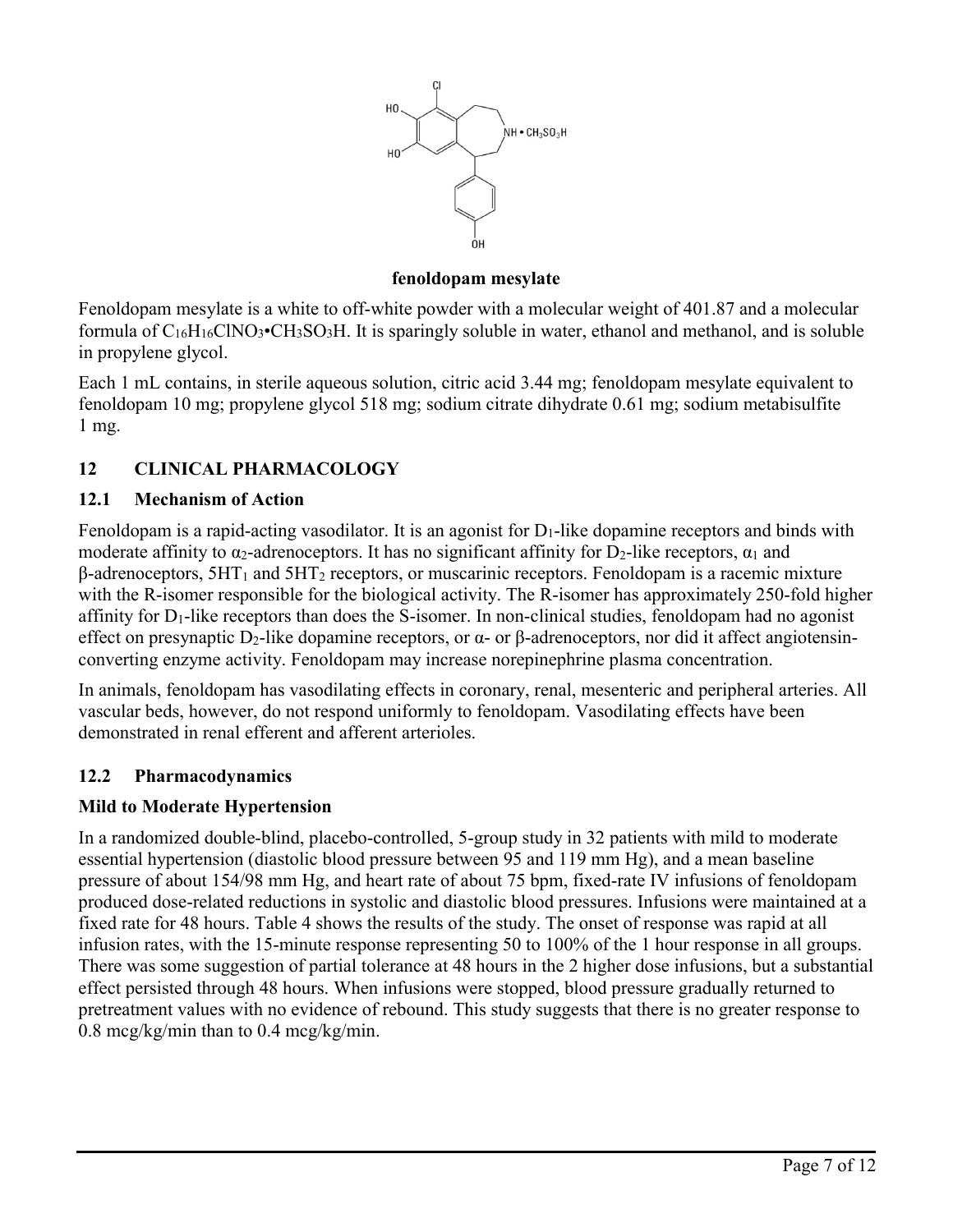|                         |                | $\cdots$    | Drug Dosage (mcg/kg/min) |              |              |
|-------------------------|----------------|-------------|--------------------------|--------------|--------------|
|                         | <b>Placebo</b> | 0.04        | 0.1                      | 0.4          | 0.8          |
|                         | $n = 7$        | $n = 7$     | $n = 7$                  | $n = 5$      | $n = 6$      |
| 15 Minutes of Infusion* |                |             |                          |              |              |
| Systolic BP (mmHg)      | $0 \pm 6$      | $-15 \pm 6$ | $-19 \pm 8$              | $-14 \pm 4$  | $-24 \pm 6$  |
| Diastolic BP (mmHg)     | $0 \pm 2$      | $-5 \pm 3$  | $-12 \pm 4$              | $-15 \pm 3$  | $-20 \pm 4$  |
| Heart rate (bpm)        | $+2 \pm 2$     | $+3 \pm 2$  | $+5 \pm 1$               | $+16 \pm 3$  | $+19 \pm 3$  |
| 30 Minutes of Infusion* |                |             |                          |              |              |
| Systolic BP             | $-6 \pm 5$     | $-17 \pm 6$ | $-18 \pm 6$              | $-14 \pm 8$  | $-26 \pm 6$  |
| Diastolic BP            | $-6 \pm 3$     | $-7 \pm 3$  | $-16 \pm 4$              | $-14 \pm 3$  | $-20 \pm 2$  |
| Heart rate              | $+2 \pm 2$     | $+3 \pm 2$  | $+10 \pm 2$              | $+18 \pm 3$  | $+23 \pm 3$  |
| 1 Hour of Infusion*     |                |             |                          |              |              |
| Systolic BP             | $-15 \pm 4$    | $-22 \pm 7$ | $-22 \pm 7$              | $-26 \pm 9$  | $-22 \pm 9$  |
| Diastolic BP            | $-5 \pm 3$     | $-9 \pm 2$  | $-18 \pm 4$              | $-19 \pm 4$  | $-21 \pm 1$  |
| Heart rate              | $+1 \pm 3$     | $+5 \pm 2$  | $+12 \pm 3$              | $+19 \pm 4$  | $+25 \pm 4$  |
| 4 Hours of Infusion*    |                |             |                          |              |              |
| Systolic BP             | $-14 \pm 5$    | $-16 \pm 9$ | $-31 \pm 15$             | $-22 \pm 11$ | $-25 \pm 7$  |
| Diastolic BP            | $-14 \pm 8$    | $-8 \pm 4$  | $-19 \pm 9$              | $-25 \pm 3$  | $-20 \pm 1$  |
| Heart rate              | $+5 \pm 3$     | $+6 \pm 3$  | $+10 \pm 4$              | $+21 \pm 2$  | $+27 \pm 7$  |
| 24 Hours of Infusion*   |                |             |                          |              |              |
| Systolic BP             | $-20 \pm 6$    | $-23 \pm 8$ | $-35 \pm 7$              | $-22 \pm 6$  | $-23 \pm 11$ |
| Diastolic BP            | $-11 \pm 6$    | $-11 \pm 5$ | $-23 \pm 10$             | $-22 \pm 5$  | $-13 \pm 3$  |
| Heart rate              | $+6 \pm 3$     | $+5 \pm 3$  | $+13 \pm 2$              | $+17 \pm 4$  | $+15 \pm 3$  |
| 48 Hours of Infusion*   |                |             |                          |              |              |
| Systolic BP             | $-12 \pm 8$    | $-31 \pm 6$ | $-22 \pm 8$              | $-9 \pm 6$   | $-14 \pm 10$ |
| Diastolic BP            | $-9 \pm 5$     | $-10 \pm 6$ | $-9 \pm 7$               | $-9 \pm 2$   | $-9 \pm 3$   |
| Heart rate              | $+1 \pm 2$     | $0 \pm 4$   | $+1 \pm 4$               | $+12 \pm 3$  | $+8 \pm 3$   |

### **Table 4. Change in Blood Pressure and Heart Rate (mean ± SE) with Fenoldopam in Mildly to Moderately Hypertensive Adults**

# **Hypertensive Emergencies**

In a multicenter, randomized, double-blind comparison of four infusion rates, fenoldopam was administered as constant rate infusions of 0.01, 0.03, 0.1 and 0.3 mcg/kg/min for up to 24 hours to 94 adult patients experiencing hypertensive emergencies (defined as diastolic blood pressure ≥120 mmHg with evidence of compromise of end-organ function involving the cardiovascular, renal, cerebral or retinal systems). Infusion rates could be doubled after one hour if clinically indicated. There were dose-related, rapid-onset, decreases in systolic and diastolic blood pressures and increases in heart rate (Table 5).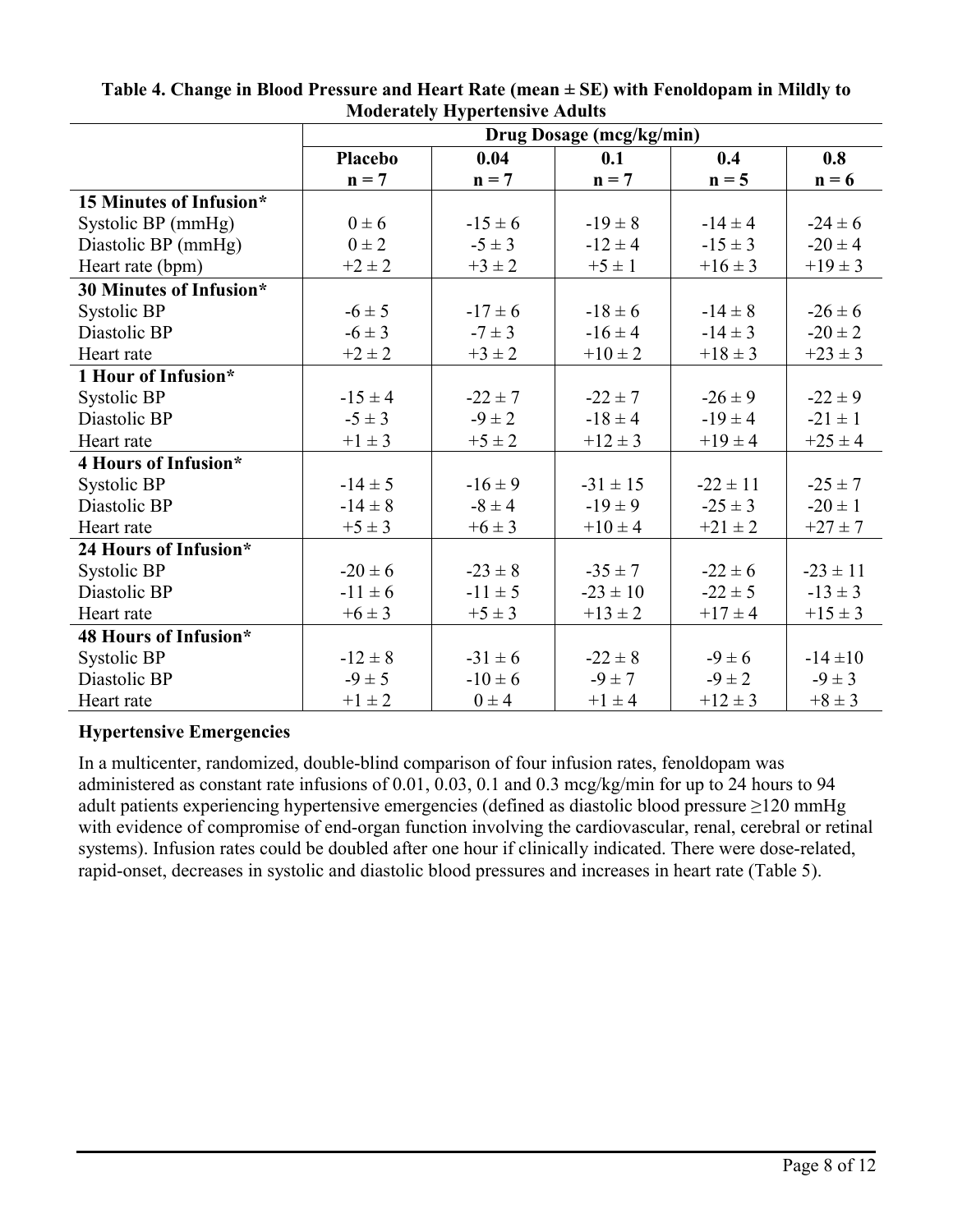|                               | 11, per tensive Ellier generes |              |              |              |
|-------------------------------|--------------------------------|--------------|--------------|--------------|
|                               | Drug Dosage mcg/kg/min         |              |              |              |
|                               | 0.01                           | 0.03         | 0.1          | 0.3          |
|                               | $n = 25$                       | $n = 24$     | $n = 22$     | $n = 23$     |
| <b>Pre-Infusion Baseline</b>  |                                |              |              |              |
| Systolic BP (mmHg)            | $210 \pm 21$                   | $208 \pm 26$ | $205 \pm 24$ | $211 \pm 17$ |
| Diastolic BP (mmHg)           | $136 \pm 16$                   | $135 \pm 11$ | $133 \pm 14$ | $136 \pm 15$ |
| Heart rate (bpm)              | $87 \pm 20$                    | $84 \pm 14$  | $81 \pm 19$  | $80 \pm 14$  |
| <b>15 minutes of Infusion</b> |                                |              |              |              |
| Systolic BP                   | $-5 \pm 4$                     | $-7 \pm 4$   | $-16 \pm 4$  | $-19 \pm 4$  |
| Diastolic BP                  | $-5 \pm 3$                     | $-8 \pm 3$   | $-12 \pm 2$  | $-21 \pm 2$  |
| Heart rate                    | $-2 \pm 3$                     | $+1 \pm 1$   | $+2 \pm 1$   | $+11 \pm 2$  |
| <b>30 Minutes of Infusion</b> |                                |              |              |              |
| Systolic BP                   | $-6 \pm 4$                     | $-11 \pm 4$  | $-21 \pm 3$  | $-16 \pm 4$  |
| Diastolic BP                  | $-10 \pm 3$                    | $-12 \pm 3$  | $-17 \pm 3$  | $-20 \pm 2$  |
| Heart rate                    | $-2 \pm 3$                     | $-1 \pm 1$   | $+3 \pm 2$   | $+12 \pm 3$  |
| <b>1 Hour of Infusion</b>     |                                |              |              |              |
| Systolic BP                   | $-5 \pm 3$                     | $-9 \pm 4$   | $-19 \pm 4$  | $-22 \pm 4$  |
| Diastolic BP                  | $-8 \pm 3$                     | $-13 \pm 3$  | $-18 \pm 2$  | $-23 \pm 2$  |
| Heart rate                    | $-1 \pm 3$                     | $0 \pm 2$    | $+3 \pm 2$   | $+11 \pm 3$  |
| <b>4 Hours of Infusion</b>    |                                |              |              |              |
| Systolic BP                   | $-14 \pm 4$                    | $-20 \pm 5$  | $-23 \pm 4$  | $-37 \pm 4$  |
| Diastolic BP                  | $-12 \pm 3$                    | $-18 \pm 3$  | $-21 \pm 3$  | $-29 \pm 3$  |
| Heart rate                    | $-2 \pm 4$                     | $0 \pm 2$    | $+4 \pm 2$   | $+11 \pm 2$  |

### **Table 5. Change in Blood Pressure and Heart Rate (mean ± SE) with Fenoldopam in Adults with Hypertensive Emergencies**

# **Severe Hypertension**

Two hundred thirty-six (236) severely hypertensive adult patients (DBP ≥120 mmHg), with or without end-organ compromise, were randomized to receive in 2 open-label studies either fenoldopam or nitroprusside. The response rate was 79% (92/117) in the fenoldopam group and 77% (90/119) in the nitroprusside group. Response required a decline in supine diastolic blood pressure to less than 110 mmHg if the baseline were between 120 and 150 mmHg, inclusive, or by  $\geq$ 40 mmHg if the baseline were ≥150 mmHg. Patients were titrated to the desired effect. For fenoldopam, the dose ranged from 0.1 to 1.5 mcg/kg/min; for nitroprusside, the dose ranged from 1 to 8 mcg/kg/min. As in the study in mild to moderate hypertensives, most of the effect seen at 1 hour is present at 15 minutes. The additional effect seen after 1 hour occurs in all groups and may not be drug-related (there was no placebo group for evaluation).

## **Hypertension in Pediatric Patients**

In a randomized, multi-center, double-blind, placebo-controlled, dose-ranging study, pediatric patients were randomized in equal proportions to 1 of 5 treatment groups:

0.05, 0.2, 0.8, or 3.2 mcg/kg/min fenoldopam or placebo. Fenoldopam or placebo was administered as a blinded continuous IV infusion for 30 minutes. Following this, open-label titration of fenoldopam was given to induce hypotension or normotension (defined as MAP, between 50 and 80 mmHg for patients >1 month of age and MAP between 40 and 70 mmHg for patients  $\leq$ 1 month). Seventy-seven pediatric patients (up to 12 years of age – Tanner Stages 1 and 2) were treated for at least two hours. Of these, 2 were <1 month of age, 25 were between 1 month of age and 1 year of age, 7 were between 1 and 2 years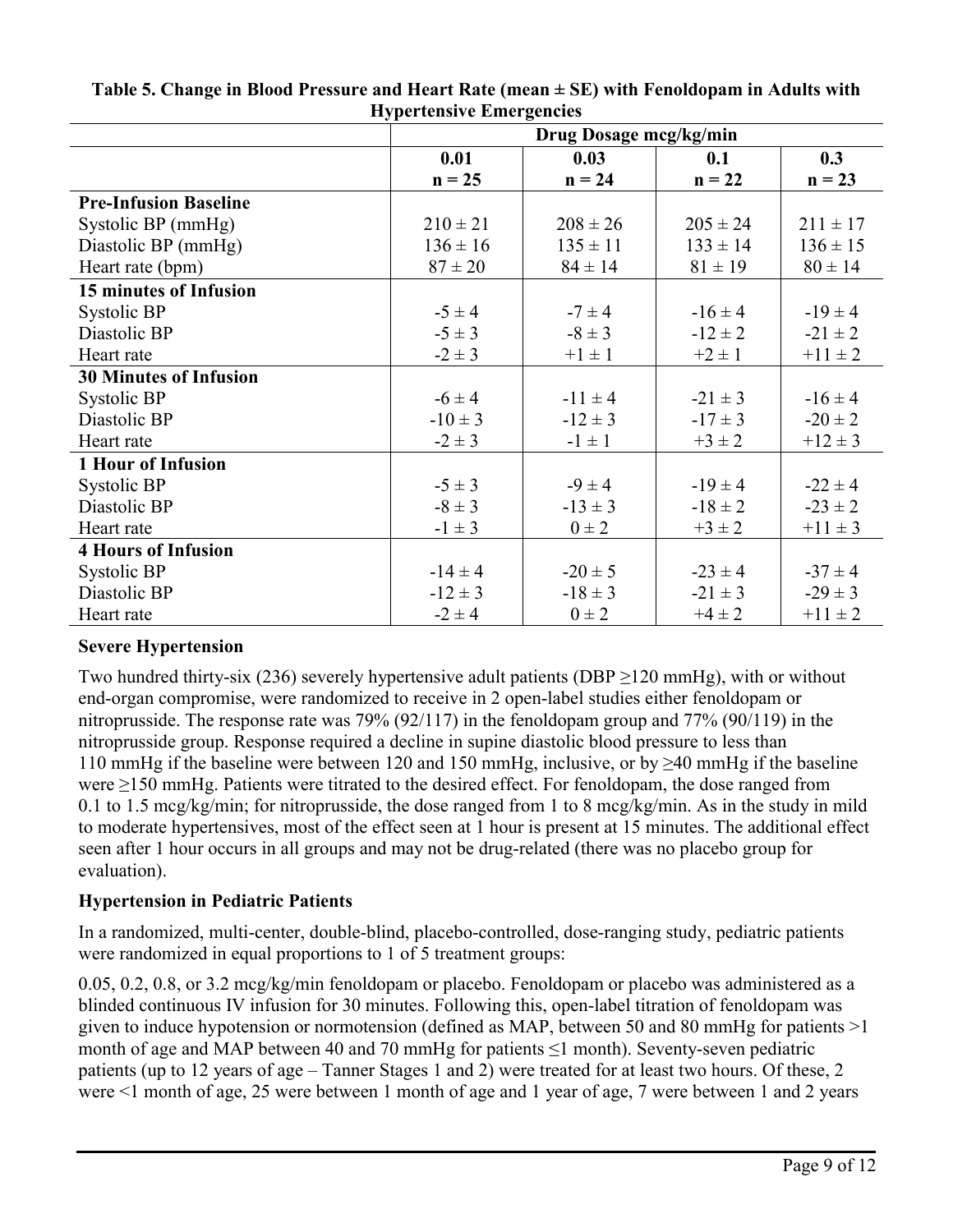of age, and 43 were between 2 and 12 years of age. Of the 77 patients enrolled in the trial, 58 were enrolled in association with surgery, and 19 were treated in an ICU setting.

The lowest dosage at which decreases in MAP were seen during blinded administration was 0.2 mcg/kg/min. The dose at which the maximum effect was seen was 0.8 mcg/kg/min. Doses higher than 0.8 mcg/kg/min generally produced no further decreases in MAP but did worsen tachycardia (Table 6). Changes in blood pressure and heart rate occurred as early as 5 minutes after starting infusion. Doses as high as 4 mcg/kg/min were administered during the open-label period. The effects increased with time for 15 to 25 minutes, and an effect could still be detected after an average of 4 hours of infusion. When the infusion was discontinued, blood pressure and heart rates approached baseline values during the following 30 minutes.

|                                         | Drug Dosage (mcg/kg/min) |                              |             |             |             |
|-----------------------------------------|--------------------------|------------------------------|-------------|-------------|-------------|
|                                         | Placebo                  | 0.05                         | 0.2         | 0.8         | 3.2         |
|                                         | $n = 16$                 | $n = 15*$                    | $n = 16$    | $n = 15$    | $n = 15$    |
|                                         |                          | <b>Pre-Infusion Baseline</b> |             |             |             |
| Mean Arterial Pressure                  | $81 \pm 4$               | $77 \pm 5$                   | $76 \pm 4$  | $88 \pm 6$  | $74 \pm 4$  |
| Systolic BP                             | $108 \pm 5$              | $103 \pm 6$                  | $104 \pm 6$ | $117 \pm 7$ | $98 \pm 4$  |
| Diastolic BP                            | $62 \pm 4$               | $61 \pm 4$                   | $57 \pm 3$  | $69 \pm 6$  | $56 \pm 3$  |
| Heart rate                              | $106 \pm 8$              | $110 \pm 7$                  | $119 \pm 7$ | $125 \pm 6$ | $122 \pm 6$ |
| <b>Change at 5 Minutes of Infusion</b>  |                          |                              |             |             |             |
| Mean Arterial Pressure                  | $4\pm 2$                 | $3 \pm 3$                    | $-2 \pm 2$  | $-3 \pm 3$  | $-6 \pm 3$  |
| Systolic BP                             | $5 \pm 3$                | $3 \pm 3$                    | $-2 \pm 3$  | $-5 \pm 3$  | $-8 \pm 3$  |
| Diastolic BP                            | $4\pm 2$                 | $6 \pm 2$                    | $-1 \pm 2$  | $-2 \pm 2$  | $-4 \pm 2$  |
| Heart rate                              | $2 \pm 3$                | $-2 \pm 3$                   | $-1 \pm 3$  | $4 \pm 3$   | $-2 \pm 3$  |
| <b>Change at 30 Minutes of Infusion</b> |                          |                              |             |             |             |
| Mean Arterial Pressure                  | $0 \pm 3$                | $-1 \pm 3$                   | $-2 \pm 3$  | $-10 \pm 3$ | $-10 \pm 3$ |
| Systolic BP                             | $-3 \pm 4$               | $0 \pm 4$                    | $-3 \pm 4$  | $-12 \pm 4$ | $-10 \pm 4$ |
| Diastolic BP                            | $0 \pm 3$                | $1 \pm 3$                    | $-2 \pm 3$  | $-8 \pm 3$  | $-6 \pm 3$  |
| Heart rate                              | $-6 \pm 4$               | $-4 \pm 4$                   | $5 \pm 4$   | $7 \pm 4$   | $14 \pm 4$  |

| Table 6. Change in Blood Pressure and Heart Rate (mean $\pm$ SE) with Fenoldopam in Hypertensive |
|--------------------------------------------------------------------------------------------------|
| <b>Pediatric Patients</b>                                                                        |

For Mean Arterial Pressure, n=14; otherwise, n=15.

### **12.3 Pharmacokinetics**

### **Adult Patients**

Fenoldopam, administered as a constant infusion at dosages of 0.01 to 1.6 mcg/kg/min, produced steadystate plasma concentrations that were proportional to infusion rates. The elimination half-life was about 5 minutes in mild to moderate hypertensives, with little difference between the R (active) and S isomers. Steady state concentrations are attained in about 20 minutes (4 half-lives). The steady state plasma concentrations of fenoldopam, at comparable infusion rates, were similar in normotensive patients and in patients with mild to moderate hypertension or hypertensive emergencies.

The pharmacokinetics of fenoldopam were not influenced by age, gender, or race in adult patients with a hypertensive emergency. There have been no formal drug-drug interaction studies using intravenous fenoldopam. Clearance of parent (active) fenoldopam is not altered in adult patients with end-stage renal disease on continuous ambulatory peritoneal dialysis (CAPD) and is not altered in adult patients with severe hepatic failure. The effects of hemodialysis on the pharmacokinetics of fenoldopam have not been evaluated.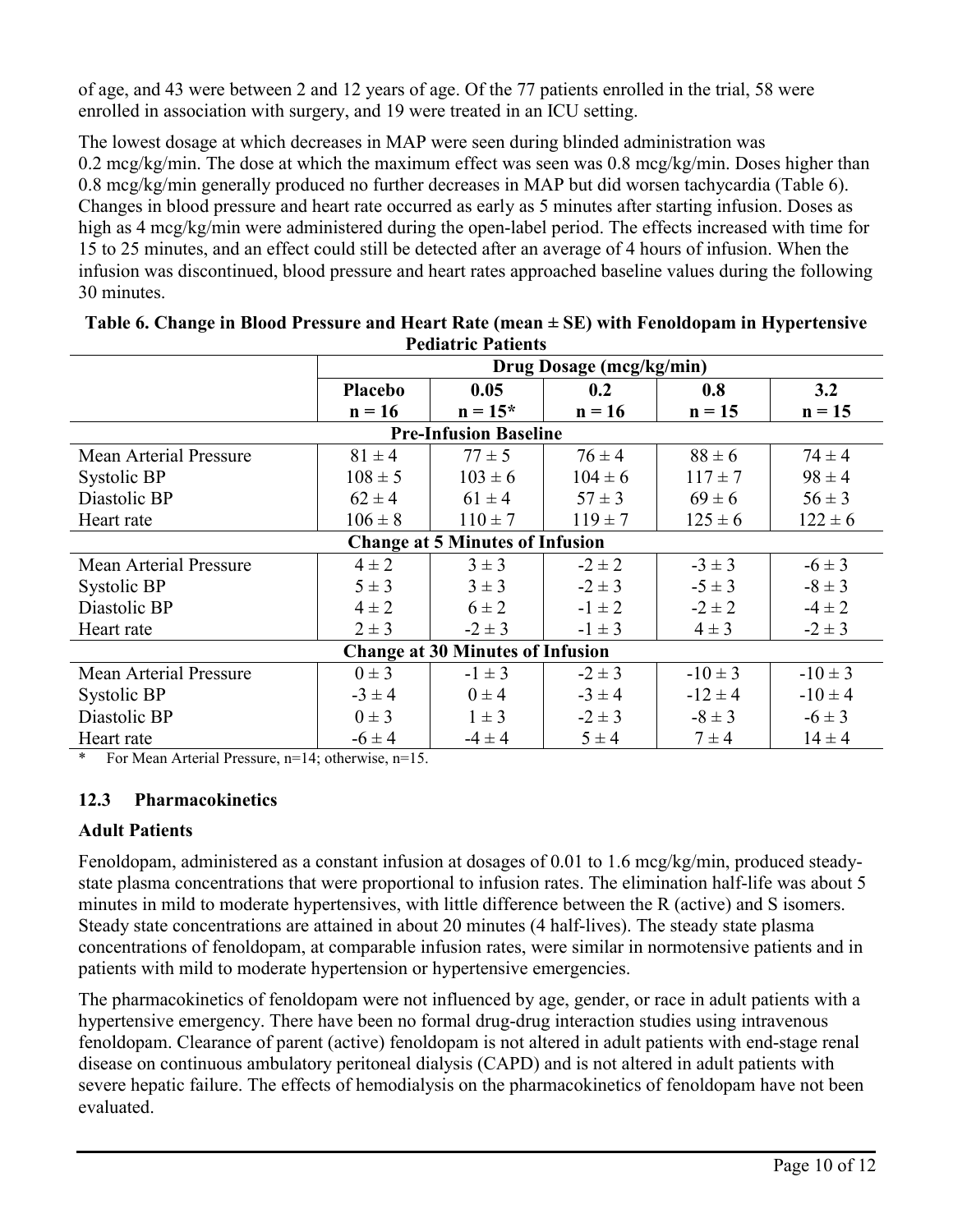## **Pediatric Patients**

In children, aged 1 month to 12 years old, steady-state fenoldopam plasma concentrations were proportional to dose (0.05 mcg/kg/min to 3.2 mcg/kg/min). The elimination half-life and clearance were 3 to 5 minutes and 3 L/h/kg, respectively.

In radiolabeled studies in rats, no more than 0.005% of fenoldopam crossed the blood-brain barrier.

### **Excretion and Metabolism**

Radiolabeled studies show that about 90% of infused fenoldopam is eliminated in urine, 10% in feces. Elimination is largely by conjugation, without participation of cytochrome P-450 enzymes. The principal routes of conjugation are methylation, glucuronidation, and sulfation. Only 4% of the administered dose is excreted unchanged. Animal data indicate that the metabolites are inactive.

## **13 NONCLINICAL TOXICOLOGY**

### **13.1 Carcinogenesis, Mutagenesis, Impairment of Fertility**

In a 24-month study, mice treated orally with fenoldopam at 12.5, 25, or 50 mg/kg/day, reduced to 25 mg/kg/day on day 209 of study, showed no increase above controls in the incidence of neoplasms. Female mice in the highest dose group had an increased incidence and degree of severity of a fibroosseous lesion of the sternum compared with control or low-dose animals. Compared to controls, female mice in the middle- and upper-dose groups had a higher incidence and degree of severity of chronic nephritis. These pathologic lesions were not seen in male mice treated with fenoldopam.

In a 24-month study, rats treated orally with fenoldopam at 5, 10 or 20 mg/kg/day, with the mid- and high-dose groups increased to 15 or 25 mg/kg/day, respectively, on day 372 of the study, showed no increase above controls in the incidence or type of neoplasms. Compared with the controls, rats in the mid- and high-dose groups had a higher incidence of hyperplasia of collecting duct epithelium at the tip of the renal papilla.

Fenoldopam did not induce bacterial gene mutation in the Ames test or mammalian gene mutation in the Chinese hamster ovary (CHO) cell assay. In the *in vitro* chromosomal aberration assay with CHO cells, fenoldopam was associated with statistically significant and dose-dependent increases in chromosomal aberrations, and in the proportion of aberrant metaphases. However, no chromosomal damage was seen in the *in vivo* mice micronucleus or bone marrow assays.

Oral fertility and general reproduction performance studies in male and female rats at 12.5, 37.5 or 75 mg/kg/day revealed no impairment of fertility or reproduction performance due to fenoldopam.

### **13.2 Animal Toxicology and/or Pharmacology**

Unusual toxicologic findings (arterial lesions in the rat) with fenoldopam are summarized below. These findings have not been observed in mice or dogs. No evidence of a similar lesion in humans has been observed.

Arterial lesions characterized by medial necrosis and hemorrhage have been seen in renal and splanchnic arteries of rats given fenoldopam mesylate by continuous intravenous infusion at doses of 1 to 100 mcg/kg/min for 24 hours. The incidence of these lesions is dose related. Arterial lesions morphologically identical to those observed with fenoldopam have been reported in rats infused with dopamine. Data suggest that the mechanism for this injury involves activation of  $D_1$ -like dopaminergic receptors. Such lesions have not been seen in dogs given doses up to 100 mcg/kg/min by continuous